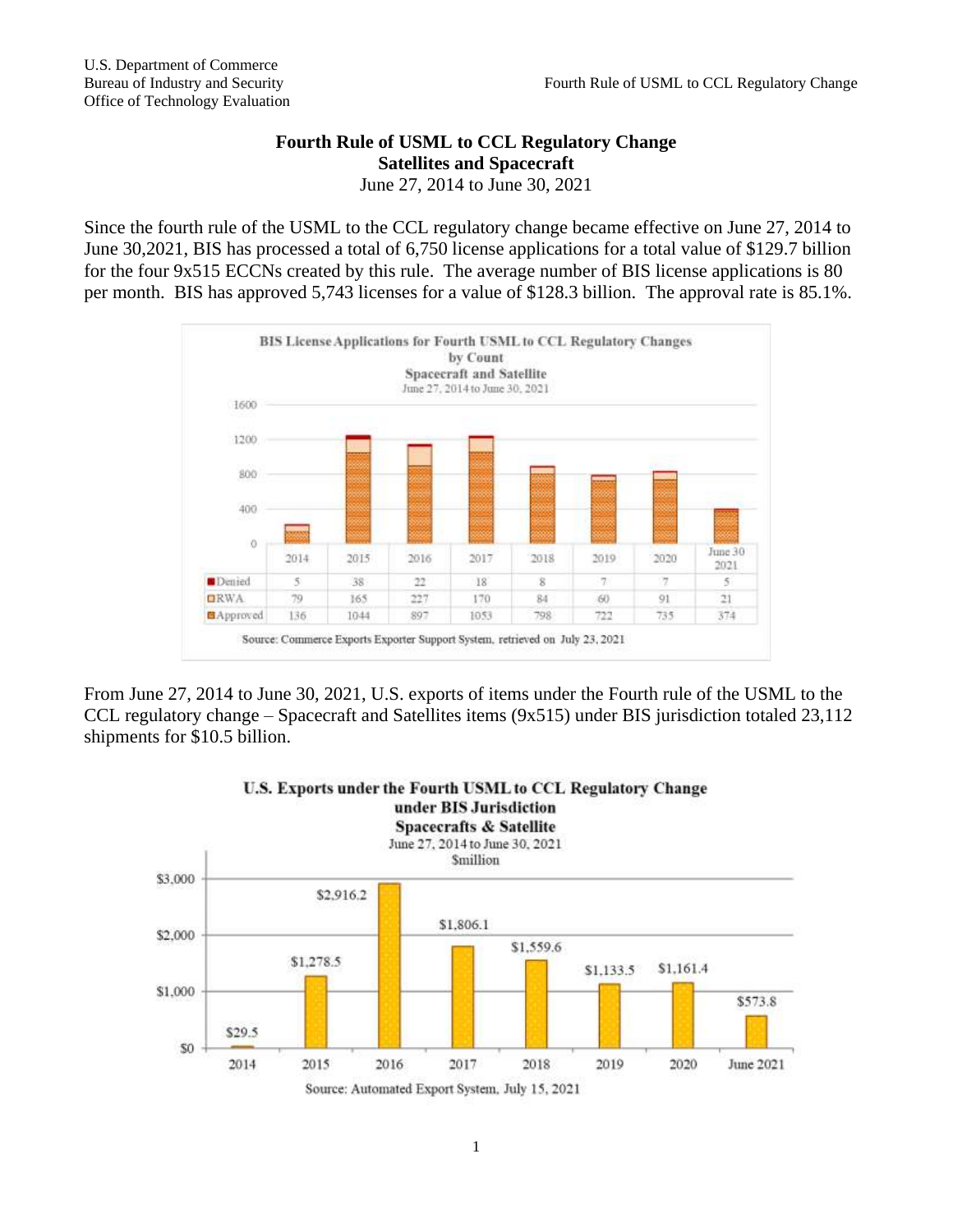| The Fourth USML to CCL Regulatory Change<br><b>Satellite and Spacecrafts</b>                  |                       |                |                 |                  |
|-----------------------------------------------------------------------------------------------|-----------------------|----------------|-----------------|------------------|
| Top 15 Destinations of U.S. Exports under BIS Jurisdiction by Value                           |                       |                |                 |                  |
| June 27, 2014 to June 30, 2021                                                                |                       |                |                 |                  |
|                                                                                               |                       | % of Total     | Value           |                  |
| Country                                                                                       | <b>Shipment Count</b> | Shipment Count | <b>Smillion</b> | % of Total Value |
| French Guiana                                                                                 | 91                    | 0.4%           | \$2,550.4       | 24.4%            |
| France                                                                                        | 2,559                 | 11.1%          | \$1,930.8       | 18.5%            |
| Japan                                                                                         | 3,081                 | 13.3%          | \$913.5         | 8.7%             |
| Kazakhstan                                                                                    | 10                    | 0.04%          | \$585.0         | 5.6%             |
| United Kingdom                                                                                | 2,156                 | 9.3%           | \$397.1         | 3.8%             |
| <b>Brazil</b>                                                                                 | 27                    | 0.1%           | \$339.3         | 3.2%             |
| Mexico                                                                                        | 185                   | 0.8%           | \$294.3         | 2.8%             |
| India                                                                                         | 902                   | 3.9%           | \$276.1         | 2.6%             |
| Australia                                                                                     | 228                   | 1.0%           | \$262.2         | 2.5%             |
| Germany                                                                                       | 3,690                 | 16.0%          | \$255.6         | 2.4%             |
| Spain                                                                                         | 1.737                 | 7.5%           | \$247.2         | 2.4%             |
| Russia                                                                                        | 206                   | 0.9%           | \$237.3         | 2.3%             |
| Saudi Arabia                                                                                  | 4                     | 0.02%          | \$230.3         | 2.2%             |
| Italy                                                                                         | 1,406                 | 6.1%           | \$224.0         | 2.1%             |
| Hong Kong                                                                                     | 49                    | 0.2%           | \$166.4         | 1.6%             |
| Top 15 Total                                                                                  | 16,331                |                | \$8,909.4       |                  |
| Top 15 Total/Grand Total                                                                      |                       | 70.7%          |                 | 85.2%            |
| <b>Grand Total</b>                                                                            | 23,112                |                | \$10,458.6      |                  |
| Note: The Guiana Space Center, run by France and European Union, is located in French Guiana. |                       |                |                 |                  |
| Source: Automated Export System, July 21, 2021                                                |                       |                |                 |                  |